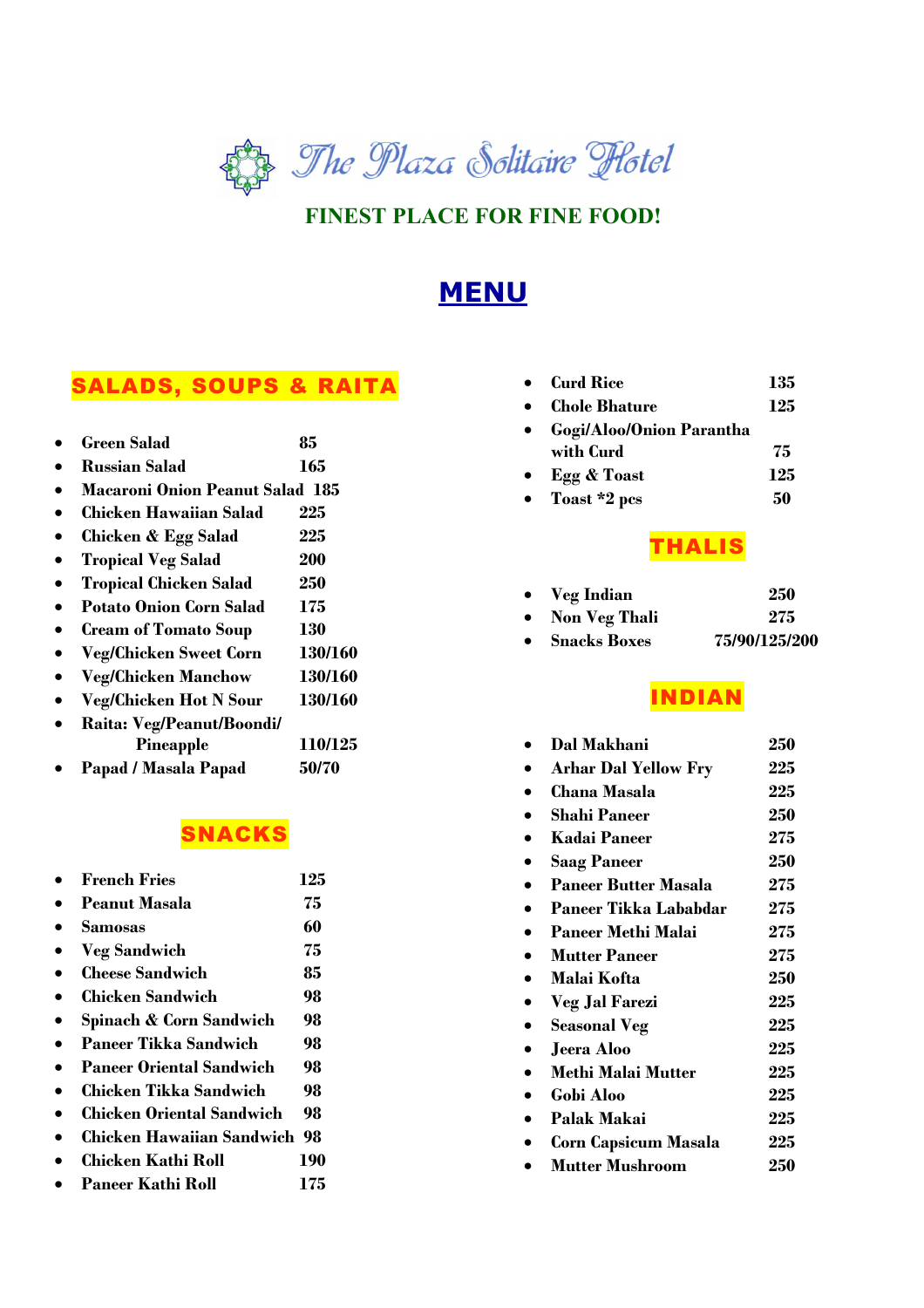| <b>Butter Chicken</b>         | 350        |
|-------------------------------|------------|
| <b>Chicken Curry</b>          | 350        |
| Kadai Chicken                 | 350        |
| <b>Mutton Rogan Josh</b>      | 385        |
| <b>Mutton Rara</b>            | 415        |
| <b>Gosht Korma Curry</b>      | 400        |
| <b>Egg Curry</b>              | 250        |
| <b>Steamed Rice</b>           | 150        |
| Peas/Jeera /Veg Pulao         | <b>160</b> |
| <b>Veg Biryani with Raita</b> | 225        |
| <b>Chicken/Mutton Biryani</b> |            |
| with Raita                    | 35         |

## TANDOOR

- **Chicken Malai Tikka 385**
- **Chicken Tikka 375**
- **Tandoori Chicken (half/full) 275/450**
- **Fish Tikka 475**
- **Paneer Tikka Shashlik 250**
- **Veg Seekh Kebab 250**
- **Veg Hara Bhara Kebab 250**

#### **Indian Breads -**

| Tawa Roti | 18 |
|-----------|----|
|-----------|----|

- **Tandoori / Butter Roti 20/22**
- **Naan / Butter Naan 45/55**
- **Khasta / Missi Roti 45**
- **Rogini / Garlic Naan 65**
- **Lacha / Pudina Parantha 45**

## CONTINENTAL & ITALIAN

| <b>Veg Pasta Arabiata</b> | 325 |
|---------------------------|-----|
|                           |     |

- **Cream Cheese Capsium Corn Pasta 325**
- **Pasta with Mushroom Sauce 350**
- **Chicken Penne Pasta 395**
- **Chicken Steaks in Black Pepper Sauce 395**
- **Chicken Stroganoff 395**
- **Chicken Cutlet 250**

| <b>Fried Fish with</b>             |     |
|------------------------------------|-----|
| Tartar Sauce                       | 475 |
| <b>Fish in Lemon Almond Butter</b> |     |
| Sauce w/burnt Garlic & Chives 475  |     |
| <b>Veg Cutlet</b>                  | 200 |
| <b>Paneer Cutlet</b>               | 225 |
| <b>Baked Vegs</b>                  | 295 |
| Spinach n Corn Baked               | 295 |
| <b>Saute Vegetables</b>            | 275 |

### **CHINESE**

- **Chilly Potato Dry 250**
- **Veg Spring Roll 250**
- **Veg/Chicken Salt n Pepper 250/365**
- **Chilly Paneer Dry/Gravy 250**
- **Chilly Chicken Dry/Gravy 365**
- **Garden Fresh Mixed Vegs 250**
- **Vegs in Hot Garlic Sauce 250**
- **Veg Manchurian Dry/Gravy 250**
- **Chicken Manchurian Gravy 365**
- **Veg/Chicken Hong Kong Style 250/365**
- **Veg/Chicken Hakka Noodles 155/220**
- **Veg/Chicken Chilly Garlic Noodles 160/220**
- **Veg/Chicken Fried Rice 160/220**
- **Steamed Rice 135**